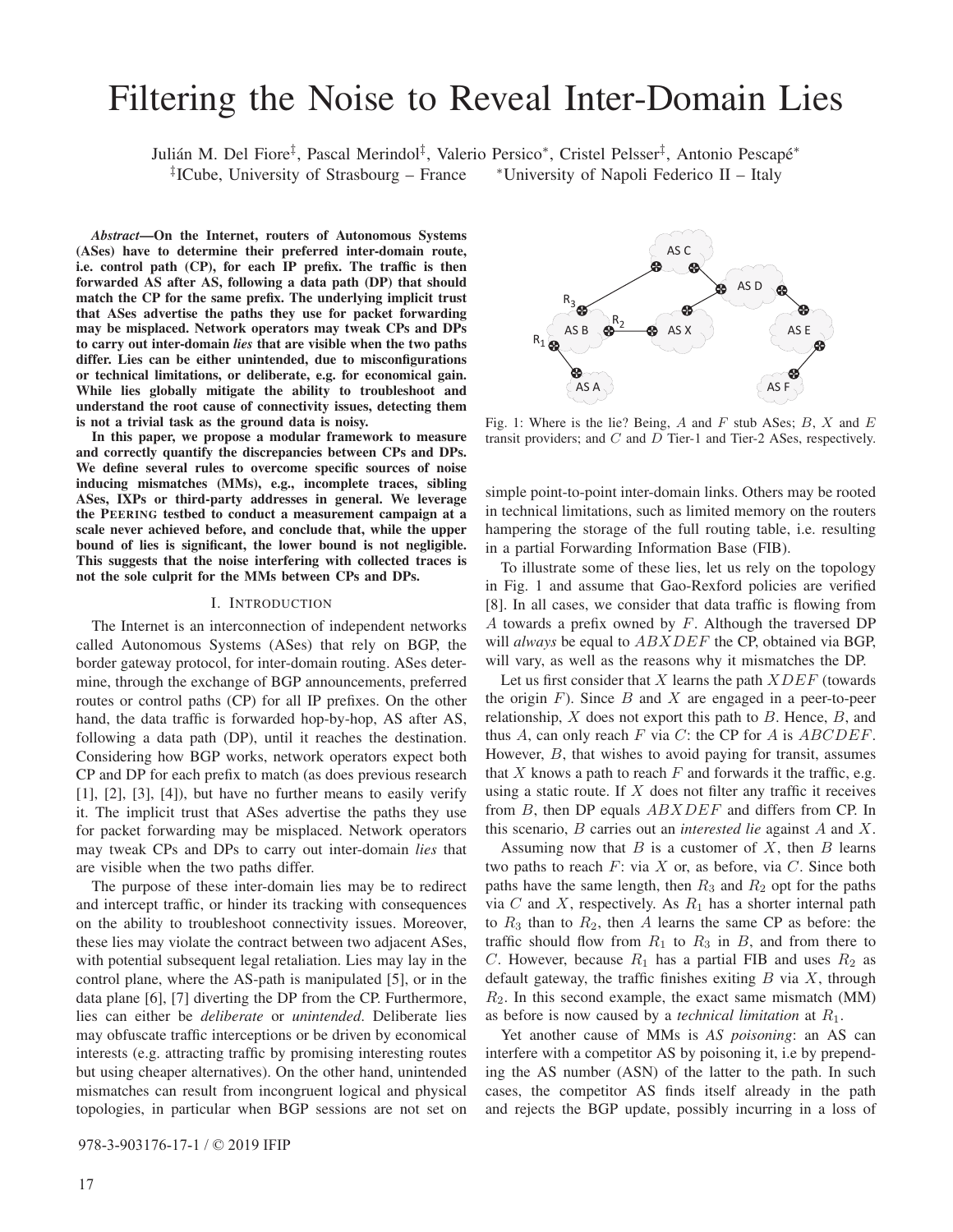revenue. For example, if  $E$  poisons  $C$ , then only  $X$  accepts the path advertised by  $D$ . Consequently,  $A$  finishes learning ABXDECF as CP. Since C had been artificially added to the CP, the traffic does not actually traverse it, naturally leading to a mismatch between CP and DP. Other manipulations, such as AS deletions in CPs, can be used. As an example, if B advertises to  $A$  a path where  $X$  previously deleted  $D$  and  $E$ , then CP equals  $ABXF$ . However, in practice, DP crosses extra inter-domain links that do not appear in CP.

Our main objective is to detect lies and to understand their cause (technical limitations, AS poisoning, interested). However, a considerable practical challenge needs to be addressed first: the state-of-the-art active measurement techniques are noisy. Hence, since lies may be misinterpreted as noise, or vice versa, filtering this noise is imperative. In that sense, our main contribution in this paper is the proposal of a framework to reveal highly-potential lies by eliminating all sources of errors interfering with ground traces (discussed in Sec. II and Sec. III). However, as shown in the previous examples, the same discrepancy between CPs and DPs may actually be caused by different root causes and, thus, being able to pinpoint causes of lies is left as future work.

As a first step towards our ultimate goal, the contributions presented in this paper are:

- 1. We develop a framework computing multiple bounds of MM rates; each model tackling different sources of noise in the collection of CPs and DPs (Sec. IV).
- 2. We focus on the most complete model, that should remove all the noise. Though validation requires ground truth, a non-negligible amount of highly-potential lies is revealed. Moreover, to the best of our knowledge, we are the first to:
- Deploy 8 vantage points (VPs) with co-located paths and full BGP feeds (i.e RIBs). Six are in the PEERING Testbed. We benefit from a privileged view on routing configurations at one of the additional VPs (Sec. V).
- Carry out a long-term comparison between DPs and CPs (Sec. VI). We find that, usually, MMs do not vary in time.

Our main findings and final remarks are discussed in Sec. VII.

## II. BACKGROUND

The comparison of CPs and DPs has received little attention so far. In [3], Mao et al. find that Internet Exchange Points (IXPs), AS siblings, and ASes announcing IP prefixes for which they are not the real Origin AS (OAS) are predominant causes for MMs. In a follow-up work [4], they develop a systematic approach to correct inaccurate IP-to-AS mappings by reassigning the OAS of prefixes. Hyun et al. [1] also analyze the discrepancies between CPs and DPs and conclude that insertions of IXPs in the DPs and of ASes under the same ownership are the main cause that leads to MMs. However, in their study, incomplete traces are discarded and the comparison does not rely on the latest BGP updates, i.e. CPs and DPs are not synchronized. Zhang et al. [2] extract the mismatching fragments of CPs and DPs and show that the main pitfall of using traceroute in AS-level topology measurements originates from the appearance of IP addresses assigned from AS neighbors. However, their measurement platform suffers from the inability to ensure that the data and control plane VPs are co-located.

On the other hand, Hyun et al. [9] introduced the concept of Third-Party Addresses (TPAs), a source of noise affecting traceroute-like campaigns. A TPA is an IP address that is mapped to an AS that was actually not traversed by the traffic, and that results in false AS links. According to the authors, finding multiple TPAs in a row mapped to the same AS is unlikely, although possible. Their study concludes that TPAs are not common and that they do not distort AS maps significantly. A later analysis of Marchetta et al. [10] using IP timestamp options states the contrary. They find that consecutive TPAs are common, and may even entirely hide an AS from an AS-level path. However, a subsequent study from Luckie et al. [11] reports that most observed IPs in traceroute traces are from in-bound interfaces, thus on-path. They argue that techniques using IP timestamps are not reliable to detect TPAs. Finally, Ahmed et. al [12] proposed an offline method that tags up to two IPs that appear in a row as possible TPAs if they introduce an AS that either violates valley-free paths or translate into new AS relationships. Further work concerning detection of TPAs for correctly determining AS boundaries can be found in [13], [14], [15].

While these studies mainly blame the IP-to-AS mapping for the observed MMs, our work relies on *conservative* heuristics that remove the noise in the measurements and the mapping errors, e.g. all candidate TPAs are actually inferred to be TPAs. The MMs we find after having applied our filters show that the IP-to-AS mapping is not the only culprit for them.

# III. PROBLEM STATEMENT

Let CP and DP be sequences of ASNs that denote respectively the control path and the data path for a given IP prefix:

$$
\cdot \left\{ \begin{matrix} CP = C_1 \;\; C_2 \;\; \ldots \;\; C_i \;\; \ldots \;\; C_n \\ DP = D_1 \;\; D_2 \;\; \ldots \;\; D_i \;\; \ldots \;\; D_m \end{matrix} \right.
$$

There exists a MM between CP and DP, if  $\exists j \leq$  $min(n, m) \mid C_j \neq D_j$ . The rank j denotes the first position<br>where the sequences differ From a theoretical point of view where the sequences differ. From a theoretical point of view, evaluating the consistence between CPs and DPs may appear a trivial task: the only requirement is to know for each analyzed prefix (e.g., a /24 IP address space) the path advertised through BGP routing announcements and the actual forwarding route in use towards the same prefix.

In practice, CPs and DPs are not so trivial to compare. To start, synchronizing both paths in space and time is mandatory. While achieving time synchronization is simple, and can be done just relying on timestamps extracted from the measurements (Sec. IV-B), space-synchronization actually depends on the measuring platform (Sec. V). Both CPs and DPs, respectively obtained from BGP peers and VPs, need to be measured in the same space, i.e. collected within the same local network. In these cases, we refer to the VP as a colocated VP. In a co-located VP, in theory, DPs should match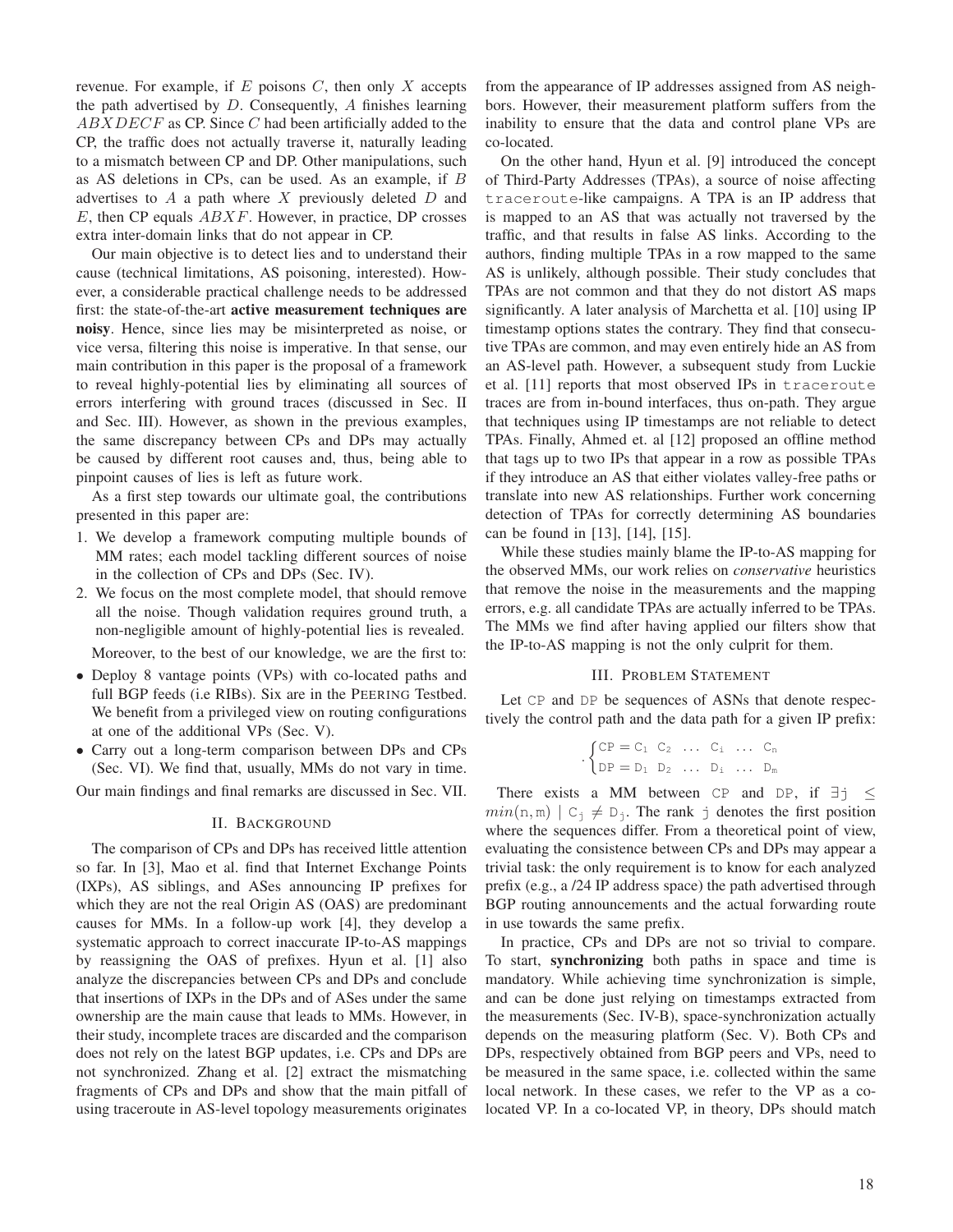TABLE I: Summary of issues that alter CPs/DPs. *Sub*, *Ins*, and Del refer to substitutions, insertions, and deletion, respectively.

| <i><b>Issue</b></i> | <b>CP/DP</b> | <b>Effect</b>   | <b>Path Distortion</b>                           |
|---------------------|--------------|-----------------|--------------------------------------------------|
| AS siblings         | CP/DP        | Sub             | $A \ B \ C_0 \ D_1 \ E$                          |
|                     | CP/DP        | In <sub>s</sub> | A B $C_1$ $C_2$ $D_0$ E                          |
| <b>TPAs</b>         | DР           | <i>Ins</i>      | A B $\mathbf{x}$ C <sub>0</sub> D <sub>0</sub> E |
| Wildcards           | DР           | Del             | A B * * * * E                                    |

CPs for all destinations: a disagreement between both would mean that either noise affected the measurements or a lie took place. However, if the VP is not co-located, the VP does not share the same control plane as its peer, and the two paths may MM, but for valid reasons. For our analysis, we relied on 8 co-located VPs, six provided by the PEERING testbed [16] and two additional where we have privileged access. In addition to all this, DPs and CPs do not natively come at the same semantic level: the former are collected at the ground IP level, while the latter are provided by BGP at the AS level. Therefore, traceroute data has to be converted, with the use of an IP-to-AS mapping function, into AS-level paths.

Carrying out a comparison between CPs and DPs is not straightforward, even when the previous requirements are fulfilled: raw traces and mapping functions may suffer from both *inherited and inherent limitations*. Inherited limitations account for the ones generated by the IP-to-AS mapping process: IP addresses may either fail to be mapped i.e. the mapping is undefined, or be mapped to multiple ASes, e.g. due to organizations that use interchangeably the ASNs of the AS siblings they own [3]. On the other hand, inherent limitations are those that arise as a product of the measuring technique. For example, traceroute may provide both incomplete traces (i.e. include unresponsive hops [3], [17], [18]) and unreliable data (including TPAs [12], [10] possibly due to IXPs [1], [19] or AS boundary allocation policies [2]).

Accordingly, DPs may expose AS substitutions, AS deletions (generating wildcards, shown as  $\langle \cdot, \cdot \rangle$ ), and **AS** insertions, due to (i) practices involving the use of sibling ASNs, (ii) unresponsive hops in traceroute (or undefined mapping), and (iii) the presence of TPAs. Furthermore, CPs are also susceptible to suffer from substitutions and insertions due to AS siblings and prepending, but are not affected by other kind of noise (i.e. AS poisoning is considered a type of lie).

Table I summarizes the mentioned issues, reporting their effects and highlighting the distortion they generate, with respect to the *actual path* equal to  $A \text{ } B \text{ } C_0 \text{ } D_0 \text{ } E$ . The sibling issue may result in the substitution of an AS with one of its siblings (see line 1, where  $D_1$  belongs to the same organization as  $D_0$ ) or introduce new ASes (see line 2, with  $C_1$  and  $C_2$ belonging to the same organization of  $C_0$ ). The presence of a TPA (always indicated with small letters) may lead to the insertion in the DP of an AS, x in this case (see line 3), which is actually not traversed. Finally, both unresponsive hops in traceroute traces (e.g., due to AS-scale configurations filtering expired probes) and undefined mapping generate wildcards, that may result in AS deletions (line 4).

Despite the presence of the above limitations, traceroute is still the most efficient and widespread tool for debugging the data plane and retrieving DPs. Consequently, MMs between CPs and DPs can only be correctly quantified if the shortcomings due to inherited and inherent limitations are jointly evaluated. In other words, as a first step towards the detection of lies, a framework that is able to take into account all sources of noise is needed.

## IV. A FRAMEWORK TO DETECT INTER-DOMAIN LIES

This section describes the modular framework we propose to detect inter-domain lies, by filtering noise affecting the comparison of CPs and DPs. We first introduce at a high level the models we design in Sec. IV-A and then analyze their main blocks in Sec. IV-B, IV-C, and IV-D.



Fig. 2: Our modular framework: from data preparation towards mapping relaxations and wildcards corrections.

#### *A. Our Modular Framework At a Glance*

As illustrated in Fig. 2, the core of our framework consists in three stages (the violet boxes) that extensively manipulate CPs and DPs, and additional blocks that represent the logic and loops needed to carry both the noise filtering and the comparisons.

The preparation stage synchronizes CPs and DPs and translates the latter from the IP to the AS level. In the two remaining blocks, heuristics are implemented as *pathrewriting rules* that correct both DPs and CPs, mitigating the effects of the noise introduced by AS deletions, insertions, and substitutions. In particular, the **mapping relaxation** stage addresses limitations due to AS siblings and TPAs using two rules, namely SIB and TPA. The former relies on an ASto-Organization mapping function, while the latter decides whether candidate TPAs are truly TPAs and replaces them with wildcards. Two variants exist for the latter, either strictTPA or looseTPA, which only differ in the conditions they request to confirm or not the candidate TPAs.

On the other hand, the wildcards correction stage compensates for AS deletions in DPs. Indeed, since wildcards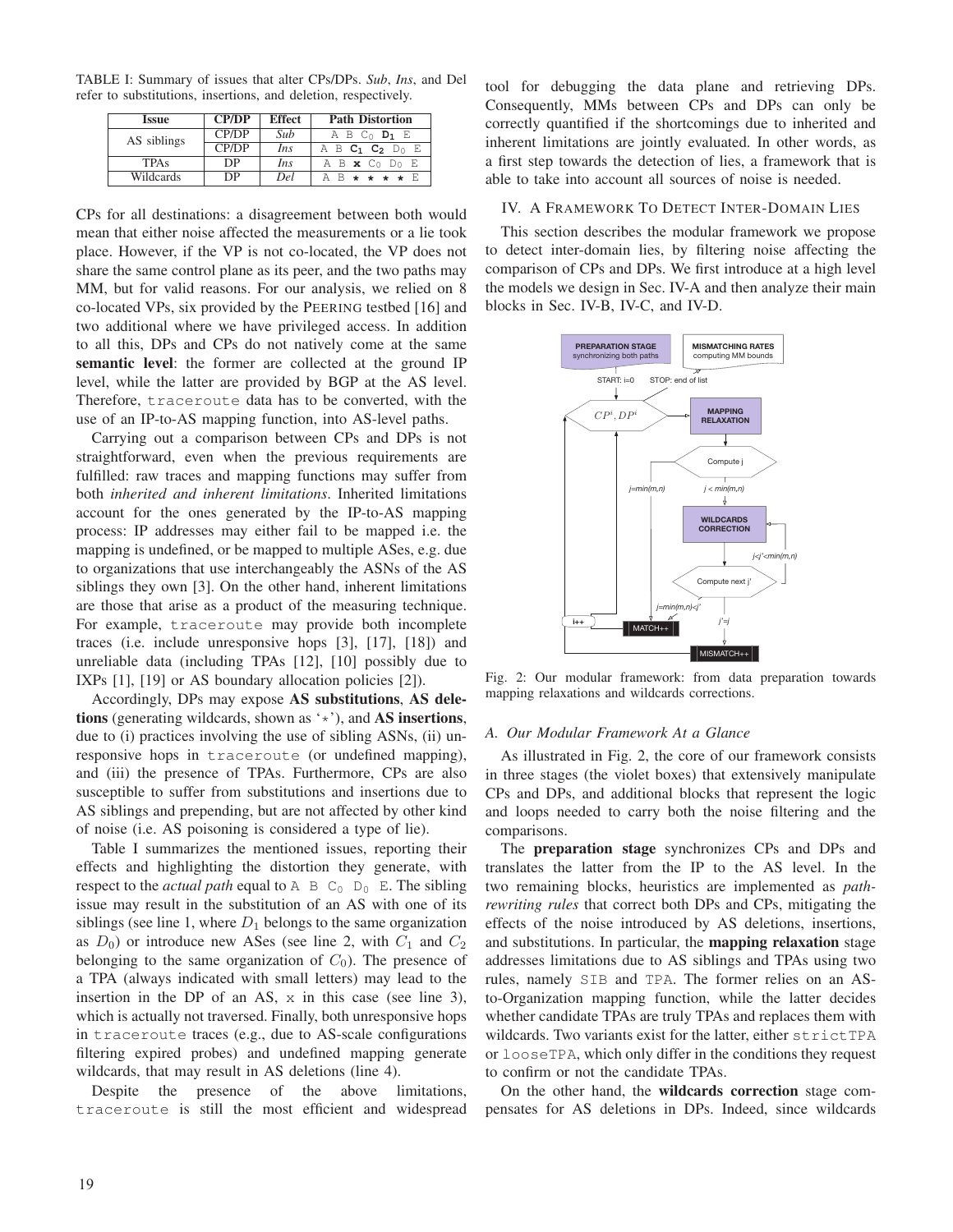TABLE II: Summary of the correction rules. *Sub* is a substitution operation while the *Del* action performs a deletion.

| <b>Stage</b> | Rule                 | <b>Issue addressed</b>  | <b>Action</b> |
|--------------|----------------------|-------------------------|---------------|
| Mapping      | <b>STB</b>           | Siblings and duplicates | Sub/Del       |
| Relaxation   | looseTPA             | Third-party addresses   | Sub           |
|              | strictTPA            | Third-party addresses   | Sub           |
| Wildcards    | $match*$             | Wildcards               | Sub           |
| Correction   | nomatch <sup>*</sup> | Wildcards               | Del           |

result in incomplete paths, the incomplete sequences can either be substituted with their respective CP diverging sequence or just ignored (i.e. wildcards are deleted when no substitution is possible), as applied by rules match<sup>\*</sup> and nomatch<sup>\*</sup> respectively. This correction stage embeds the comparison at index  $j$  to iteratively use ASNs in the CP to complete the DP. Table II summarizes the rules applied in each of the blocks after the preparation stage, reporting the addressed issues as well as the actions taken to overcome them. Notably, the rules inside each block *are not commutative*. However, thanks to its modular design, our framework can be easily adapted to modify the rules in use, and to reorder them. While the preparation stage and the wildcards correction are mandatory, the mapping relaxation is optional: if the IP-to-AS mapping is assumed to be immune to noise, no complementary rules relaxing, and thus correcting it, are required.

In conclusion, depending on whether the mapping relaxation stage is used or not, which rules are applied and in which order they are implemented inside the blocks, several models can be designed to explore the spectrum of path comparison, as shown in Table III. We will use the name of each *model* to refer to either their design, or their mismatching rates (i.e. their resulting *bounds*). In particular, the *Lower* model is expected to report, in its *Lower* bound, less MMs than the *Restricted* one, not only because of the more conservative ordering of the rules applied in the mapping relaxation stage, but mostly because the latter implements a strict (exclusive), rather than a loose (permissive), TPA rule. While the *Lower* bound has complete freedom to introduce changes in DPs, the *Restricted* bound can only apply changes when a candidate TPA is not surrounded by neither wildcards or other candidate TPAs.

# *B. Preparation Stage*

The preparation stage is fed with a set of raw CPs and DPs, and outputs a pre-processed AS-formatted list of (CP<sup>i</sup>, DP<sup>i</sup>) couples by: (i) synchronizing DPs and CPs, i.e. coupling each DP to a specific CP; (ii) IP-to-AS mapping each IP address appearing in the IP-level raw DPs; (iii) pre-processing each couple to purge them from minor mapping limitations.

*1) Synchronizing DPs and CPs:* each DP obtained running traceroute is associated to the CP of the longest matching prefix that covers the target IP in the last RIB dumped before the traceroute was run. This overall process results in a list of synchronized couples, where DP is still at the IP level.

*2) IP-to-AS mapping:* DPs are then converted into ASlevel paths. We map each IP address in the DPs to the OAS

TABLE III: Rules (columns) applied for different MM quantification models (rows). Roman numbers report the order of application of the rules. In contrast, ✗ denotes that the rule is not applied for the model.

|                   | <b>Mapping-Relaxation Stage</b> |  | <b>Wildcards-Correction Stage</b> |           |                      |
|-------------------|---------------------------------|--|-----------------------------------|-----------|----------------------|
|                   | SIB                             |  | looseTPA strictTPA                | $match^*$ | nomatch <sup>*</sup> |
| Raw               | X                               |  |                                   |           |                      |
| <b>Upper</b>      |                                 |  |                                   |           | $\ddotsc$<br>n       |
| <b>Restricted</b> |                                 |  | ii                                | iii       | 1V                   |
| Lower             | $\sim$<br>$\overline{11}$       |  |                                   | iii       | 1V                   |

of the longest matching prefix covering the  $IP<sup>1</sup>$ . However, traceroute traces may include private IPs, and usually unresponsive hops. Moreover, some IP addresses are not necessarily mapped to an unique and/or valid AS. OASes may include private, or more generally, prohibited ASNs (pASNs) that should not be advertised<sup>2</sup>, and also AS sets. For all these cases, the mapping is undefined and we *conservatively* map them as wildcards  $(*')$ , that can be replaced by any value in the last post-processing stage.

*3) Pre-processing couples:* CPs may still include, and be affected by, AS Sets, pASNs, or AS prepending. Hence, a list of actions to purge them is required: (i) pASNs are removed when appearing at the end of a path; (ii) path couples with CPs containing AS sets or pASNs are discarded (less than 0.1% of the cases); (iii) repeated consecutive ASNs in CPs (AS prepending) are eliminated. Finally, (iv) in case of prematurely ending CPs (e.g. due to coarse grained prefixes) where DPs reveal extra path after the OAS, the remaining part of the path (if any) is trimmed.

After this stage, CPs and DPs are still subject to limitations introduced by AS siblings, TPAs or IXPs, and wildcard sequences. These sources of noise are filtered with the use of path-rewriting rules, as explained in the following sections.

## *C. Mapping Relaxation*

Once the preparation stage has been completed, paths may still suffer from AS substitutions and insertions. Both are accounted for in this block, relying on two rules, namely SIB and TPA. The former acts in both CPs and DPs, linking AS siblings to unique representatives via an AS-to-Organization mapping function, while the latter modifies DPs by replacing inferred TPAs with wildcards. Although their respective mode of operation is based on distinct conditions, both rules relax the mapping, i.e. they re-map ASes by either grouping them by organizations, or turning them into wildcards. Note that this stage does not compare DPs and CPs, but rather simplifies both independently.

*1)* SIB *rule:* describing paths at an organization-level rather than at an AS-level solves AS substitutions and insertions introduced by AS siblings. We thus rely on an additional mapping function, called AS-to-ORG. Similarly to IP-to-AS mapping, the AS-to-ORG mapping consists in condensing paths: the former groups IPs into ASes whereas the latter

<sup>&</sup>lt;sup>1</sup>The OASes of all prefixes were assumed to remain constant in the course of a day, and extracted from the first RIBs dumped every day.

<sup>2</sup>https://www.iana.org/assignments/as-numbers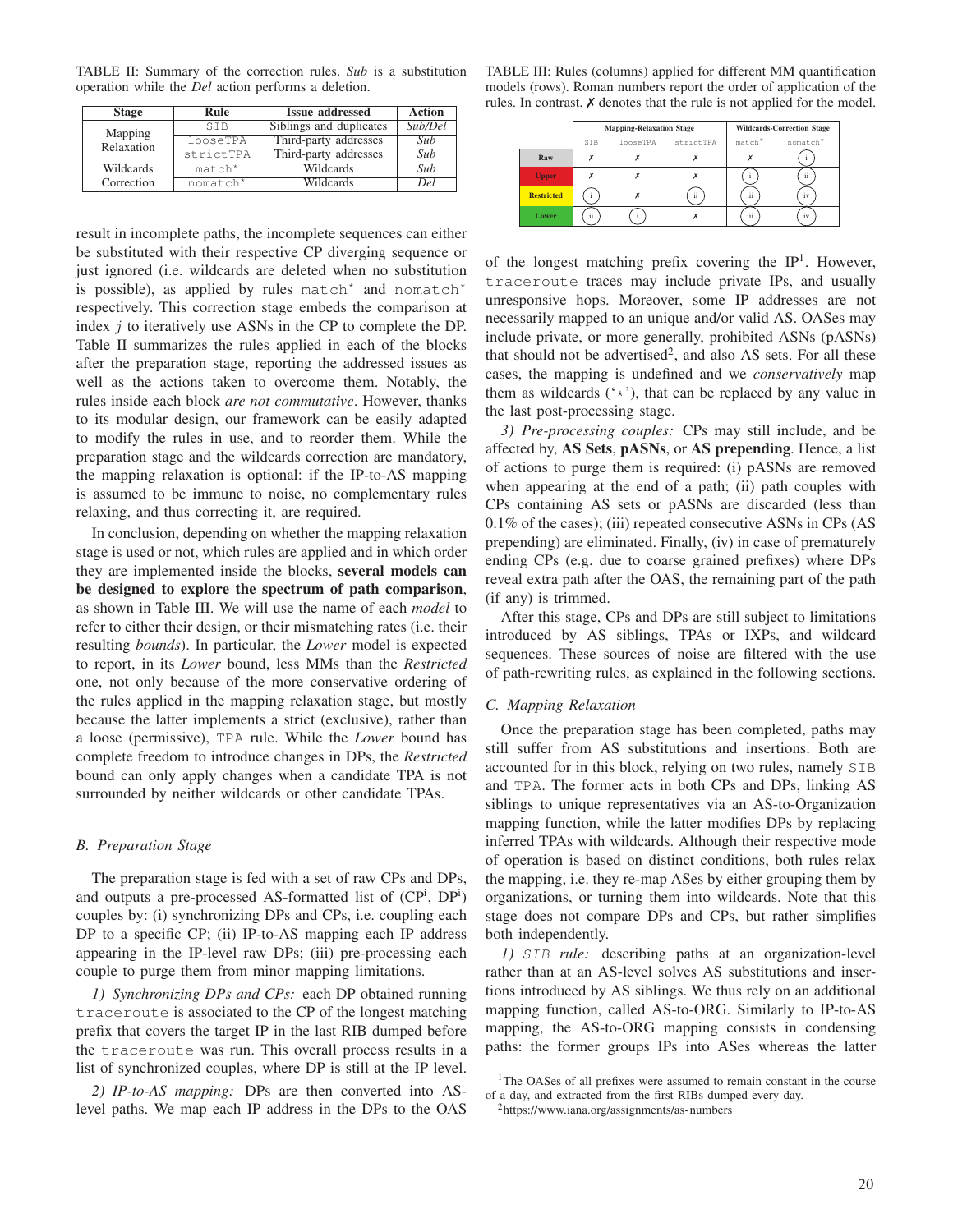gathers ASes into organizations. Note that the AS-to-ORG mapping has to be applied to both DPs and CPs to guarantee consistency.

Let  $CH(\cdot)$  denote the AS-to-ORG mapping function and consider that each organization *Org* owns an AS sibling set  $\mathbb{S}_{Org} = \{S_1, S_2, ..., S_N\}$  with  $N \geq 1$ . For each AS sibling set  $\mathcal{S}_{Org}$ , we arbitrarily define one of its siblings as the cluster head, denoted S. Then,  $CH(S_i) = S$ ,  $\forall S_i \in \mathbb{S}_{Org}$ . Applying this additional mapping to the ASes in a path ensures that they are all mapped to the cluster head of the organization they belong to<sup>3</sup> while leaving wildcards unchanged (i.e.,  $CH(*) = *$ ). Additionally, possibly redundant ASNs resulting from multiple ASes being mapped to the same organization are purged. For example, let us consider a path P (either a DP or a CP) where each AS natively depicts the cluster head of its organization, except for  $B_1, B_2 \in \mathbb{B}_{Org}$  such that  $CH(B_i \neq *) = B:$ 

| $P = A \t B_1 \t B_2 \t \t \t \t \t CD \t \xrightarrow{\text{SIB}} \t P = A \t B \t \t \t \t \t CD$                                                                                                                                                                                                              |                                                  |
|------------------------------------------------------------------------------------------------------------------------------------------------------------------------------------------------------------------------------------------------------------------------------------------------------------------|--------------------------------------------------|
| <b>SIB rule:</b> CPs and DPs are AS-to-ORG mapped.                                                                                                                                                                                                                                                               |                                                  |
| <b>Input:</b> $P \leftarrow CP$ or $DP$ , $CH(\cdot)$<br>1 for all $i \in [0, n[$ do<br>2 $P[i] \leftarrow CH(P[i])$<br>$\begin{array}{c}\n\mathbf{i} \quad \mathbf{j} \quad \mathbf{if} \quad P[i] = P[i-1] \text{ and } P[i] \neq * \text{ then} \\ \mathbf{4} \quad   \quad \text{Delete } P[i]\n\end{array}$ | // $n = len(P)$<br>$\frac{1}{n}$ $\frac{n-1}{n}$ |
| $\mathbf{s}$ return $P$                                                                                                                                                                                                                                                                                          |                                                  |

Finally, note that the SIB rule keeps track of the number of IPs in each organization such that rules that are applied after it can take this parameter into account.

*2)* TPA *rules:* at an IP level, the traffic follows routes that are represented by the IPs of the incoming interfaces of the routers that are traversed towards the destinations. Although routers most likely respond to traceroute with the IP of their incoming interface, they can be configured differently: if the reply reports the IP address of another interface, specific inter-domain addressing allocation policies applied in IXPs or between incongruent remote BGP sessions may favor the occurrence of TPAs, that result in AS insertions in DPs.

To identify these AS insertions, the TPA rules check in DPs the amount of IP addresses that appear in a row and that are mapped to the same AS: if less than a threshold p, the AS is said to be *weakly represented* and, as such, becomes a candidate TPA. Furthermore, if certain conditions are verified, candidate TPAs are inferred to be real TPAs, and *conservatively* replaced with wildcards, rather than blindly and arbitrarily assigned to either the preceding or following AS.

Let  $NH(\cdot)$  denote a function that takes an AS-level rank i as input, and returns the number of IP-level hops mapped to  $DP_i$ , i.e. the  $i^{th}$  AS-hop in the DP. If it holds that there exists a  $DP<sub>i</sub>$  such that  $NH(i) < p$ , then we consider that this AS is included in the DP as a consequence of a candidate TPA. The  $NH(\cdot)$  function is leveraged by our TPA rules, hereinafter assuming  $p = 1$ .

**TPA** rules: the rules strictTPA and looseTPA differ only in that the triggering conditions, the latter being more permissive.

|             |                          | <b>Input:</b> $P \leftarrow DP, NH(\cdot), p$                                            |                 |  |  |
|-------------|--------------------------|------------------------------------------------------------------------------------------|-----------------|--|--|
|             |                          | 1 for all $i \in [0, n]$ do                                                              | // $n = len(P)$ |  |  |
|             |                          | 2   if $NH(i) < p$ then                                                                  |                 |  |  |
|             |                          |                                                                                          |                 |  |  |
|             |                          | 3     <b>if</b> $TPA \text{ rule} = LooseTPA \text{ then}$<br>4     $P[i] \leftarrow *;$ |                 |  |  |
| $5^{\circ}$ |                          | <b>else if</b> $TPA$ rule = strictTPA then                                               |                 |  |  |
|             |                          |                                                                                          |                 |  |  |
|             |                          |                                                                                          |                 |  |  |
|             | $\bf{s}$ return $\bf{P}$ |                                                                                          |                 |  |  |

While the looseTPA rule assumes *all* candidate TPAs are, in fact, real TPAs and replaces them with wildcards, the strictTPA rule only performs the replacement if: (i) both adjacent hops are *not* wildcards; (ii) both adjacent ASes are *not* candidate TPAs. To better understand the difference between both implementations, consider  $\overline{P}$  as a list of paths (DPs), where **x** and **y** are weakly represented ASes:

$$
\bar{\mathbb{P}} = \begin{cases}\n\mathsf{DP}_0 = \mathsf{A} & \mathsf{B} \times \mathsf{C} \mathsf{D} \mathsf{E} \\
\mathsf{DP}_1 = \mathsf{A} & \mathsf{B} \times \mathsf{Y} \mathsf{D} \mathsf{E} \\
\mathsf{DP}_2 = \mathsf{A} & \mathsf{B} \times \star \mathsf{Y} \mathsf{D} \mathsf{E} \\
\mathsf{DP}_3 = \mathsf{A} & \mathsf{B} \times \star \times \mathsf{C} \mathsf{D} \mathsf{E}\n\end{cases}
$$

The looseTPA and the strictTPA rules act as follows:

$$
\overline{\mathbb{P}} \xrightarrow{\text{looseTPA}} \begin{cases} \text{DP}_0 = \text{A} \text{ B} \star \text{ C} \text{ D} \text{ E} \\ \text{DP}_1 = \text{A} \text{ B} \star \star \text{ D} \text{ E} \\ \text{DP}_2 = \text{A} \text{ B} \star \star \star \text{ D} \text{ E} \\ \text{DP}_3 = \text{A} \text{ B} \star \star \star \text{ C} \text{ D} \text{ E} \end{cases}
$$
\n
$$
\overline{\mathbb{P}} \xrightarrow{\text{strictTPA}} \begin{cases} \text{DP}_0 = \text{A} \text{ B} \star \text{ C} \text{ D} \text{ E} \\ \text{DP}_1, \text{ DP}_2, \text{ and DP}_3 \text{ remain unchanged} \end{cases}
$$

As shown in the examples above, the looseTPA rule is more conservative: with the least required evidence, *all* candidate TPAs are actually inferred to be, and turned into wildcards. Moreover, even when separated by unresponsive hops, the different appearances of the same AS are considered independent (see  $DP_3$ ). On the other hand, strictTPA is less permissive and, since candidate TPAs and/or wildcards are considered logically exclusive, only  $DP_0$  finishes being modified in the previous examples. Therefore, a model of our framework implementing looseTPA rather than strictTPA will have a lower MM rate, but may underestimate it.

## *D. Wildcards Correction*

The last step required before being able to evaluate if DPs and CPs match is about solving AS deletions in DPs. Indeed, DPs may still be incomplete, i.e. include sequences of wildcards resulting from either unresponsive hops in traceroute, undefined IP-to-AS mapping or due to the previous application of the TPA rules. We will refer to the appearance of one or multiple wildcards in a row as a *wildcard sequence*. All wildcard sequences are bounded by two ASes: a *diverging AS* on the left and a *converging AS* on the right<sup>4</sup>.

 $3$ We generated the AS-to-ORG mapping based on the Org ID field of The CAIDA AS Organizations Dataset http://www.caida.org/data/as-organizations/ 20180703.as-org2info.txt. The cluster head for each organization was chosen as the first AS belonging to the sibling set that was found in available data.

<sup>4</sup>Trailing wildcards that constitute an exception for the presence of a converging AS, are silently discarded as carrying no additional information.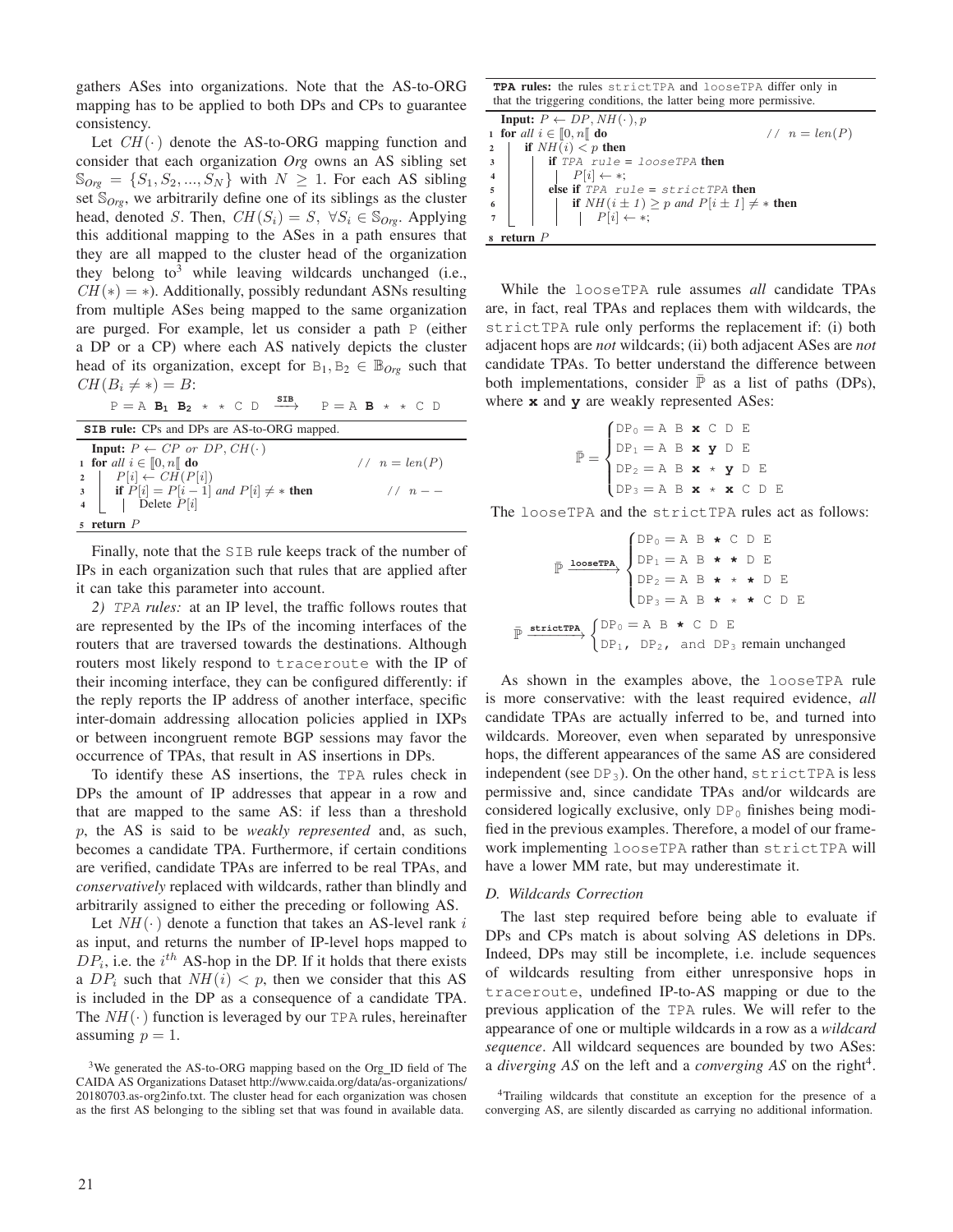The objective of the wildcard correction block is to *correct* DPs by replacing wildcard sequences with their respective CP sequence (rule match\*). However, when substitutions cannot be performed, or simply systematically by the *Raw* model, wildcards are deleted (rule nomatch\*). Both rules require knowing the AS-hop  $j$  where the first wildcard appears (right after the diverging AS) to be applied in each wildcard sequence.

To apply the match<sup>\*</sup> rule, both the diverging and the converging ASes are required to appear in the CP. If so, and considering there is at least one intermediary AS in the CP sub-sequence between these two ASes, two possibilities may arise: (i) the number of ASes in the CP sub-sequence is smaller or equal to the length of the wildcard sequence in the DP or; (ii) the opposite. If (i) holds, the match<sup>\*</sup> rule is able to correct the DP: the complete sequence of wildcards is substituted with the CP sub-sequence (extra wildcards, if any, being discarded); otherwise, the match\* rule cannot rewrite the DP. In such cases, the DP may be further corrected with the nomatch<sup>\*</sup> rule, that simply deletes the remaining wildcards and also the diverging AS when it matches the converging AS.

**match\*/nomatch\*** rules: while in rule match\* wildcards are substituted (matched) with sequences of ASes in CPs, in rule nomatch\* they are deleted.

|                | 1 match* rule $\Rightarrow$ Input: $P \leftarrow DP, R \leftarrow CP, j$ |
|----------------|--------------------------------------------------------------------------|
| $\overline{2}$ | if $(\exists k > j \mid P[l] = * \forall l \in [j,k])$ then              |
|                | if $(\exists i \in ]j,k]$   $P[k] = R[i]$ then<br>$3 \mid$               |
|                | 4<br>Substitute $P[j], , P[k-1]$ with $R[j], , R[i-1]$                   |
|                | return $P$                                                               |
| 6              | nomatch* rule $\implies$ Input: $P \leftarrow DP$ , j                    |
|                | if $(\exists k > j \mid P[l] = * \forall l \in [j,k])$ then              |
| 8              | Delete $P[j], , P[k-1]$                                                  |
| $\overline{9}$ | <b>if</b> $P[j] = P[j-1]$ then                                           |
| 10             | Delete $P[i]$                                                            |
| 11             | return $P$                                                               |

In the following examples, let  $\mathbb P$  represent a list of DPs, each of which includes one or more sequences of wildcards, and that should be compared with the same control path CP:

$$
CP = A B C D E F G H
$$
\n
$$
\overline{P} = \begin{cases}\nDP_1 = A B C D \star \star \star \star G H \\
DP_2 = A B C D \star G H \\
DP_3 = A B \star B C D E \star G H\n\end{cases}
$$

If rules match<sup>\*</sup> and nomatch<sup>\*</sup> are consecutively applied (e.g., in an if/else condition), as for all models except *Raw*, then:

$$
\overline{\mathbb{P}} \xrightarrow{\texttt{match*}/\texttt{nomatch*}} \begin{cases} \mathbb{CP} = \mathbb{DP}_1 = \mathbb{A} \ \mathbb{B} \ \mathbb{C} \ \mathbf{D} \ \mathbf{E} \ \mathbf{F} \ \mathbf{G} \ \mathbb{H} \\ \mathbb{CP} \neq \mathbb{DP}_2 = \mathbb{A} \ \mathbb{B} \ \mathbb{C} \ \mathbf{D} \ \mathbf{G} \ \mathbb{H} \\ \mathbb{CP} = \mathbb{DP}_3 = \mathbb{A} \ \mathbf{B} \ \mathbb{C} \ \mathbb{D} \ \mathbf{E} \ \mathbf{F} \ \mathbf{G} \ \mathbb{H} \end{cases}
$$

Whereas in  $DP_1$ , rule match<sup>\*</sup> replaces the three wildcards with the sub-sequence E F  $(j = 5, k = 8, i = 7)$ , the substitution cannot be applied in  $DP<sub>2</sub>$  (the wildcards available are not enough). Moreover, even the subsequent use of rule nomatch\* does not solve the difference between CP and  $DP<sub>2</sub>$ . On the contrary,  $DP<sub>3</sub>$  matches CP after the first and second wildcard sequences are solved with rules nomatch<sup>\*</sup> and match\*, respectively.

The rules applied in this block are particularly *conservative* since each single wildcard can represent up to one entire AS (check  $DP_3$  on the previous example). While this seems unlikely, it allows to minimize the MM rate since the number of ASes that can be inserted in DPs by replacing wildcard sequences, to overcome AS deletions, is maximized.

# V. THE MEASUREMENT PLATFORM AND OUR CAMPAIGN

In our measurement campaign, we leveraged the PEERING testbed [16] to deploy six VPs in addition to two homemade VPs in which we have also access to BGP dumps. This allowed us to reach a number of co-located VPs as never achieved before for this kind of analysis.

We collect the CPs from BGP speakers at the PEERING testbed and the homemade VPs (*hmX*). We focus on the peers reported in Table IV, which provide transit [20] and dump the full RIBs every 2 hours. On the other hand, we gather

TABLE IV: Peers, that provided transit and full RIBs, used as VPs.

| Peer | Organization             | ASN   | CP-DP match $\lceil \% \rceil$ |
|------|--------------------------|-------|--------------------------------|
| isi  | Los Nettos               | 226   | 77.92                          |
| uw   | University of Washington | 101   | 77.93                          |
| neu  | Northeastern University  | 156   | 76.84                          |
| uth  | University of Utah       | 210   | 69.51                          |
| grt  | <b>GRNet</b>             | 5408  | 77.93                          |
| cle  | Clemson University       | 12148 | 77.93                          |
| hml  | University of Strasbourg | 2259  | 77.94                          |
| hm2  | RGnet, LLC               | 3130  | 77.90                          |

DPs with Scamper [21], running Paris-traceroute from VPs placed next to the gateway for the homemade VPs, or tunneling through the PEERING testbed up to the routers that provide the RIBs.

The measurement campaign was designed to run daily with 80k traces per day. For these traces, we chose the destinations by uniformly sampling /24 prefixes in blocks allocated by RIRs [22]. We pick one IP from each of these prefixes. However, for a fraction of the traces, despite the prefixes being allocated, they are not advertised in BGP (even in full RIBs). Table IV shows that more than 20% of the selected IPs disclosed the absence of a CP, with no matching BGP prefix. This effect is even worse in *uth*, that exhibits RIBs with slightly less entries than the other VPs.

# VI. RESULTS: THE MISMATCH RATES IN THE WILD

In this section we present the results derived from our measurement campaign. In Sec. VI-A we provide an overall view of the MM rate for the four bounds we propose. Then, our study focuses in the *Lower* model, that has the most conservative design and presents the lowest MM rate. First, we analyze the impact of the set of rules that compose its mapping relaxation stage, in Sec. VI-B. Finally, in Sec. VI-C we gather the VPs where the *Lower* Bound has the highest values and try to identify the type of MMs, or *lies*, that cause this outcome.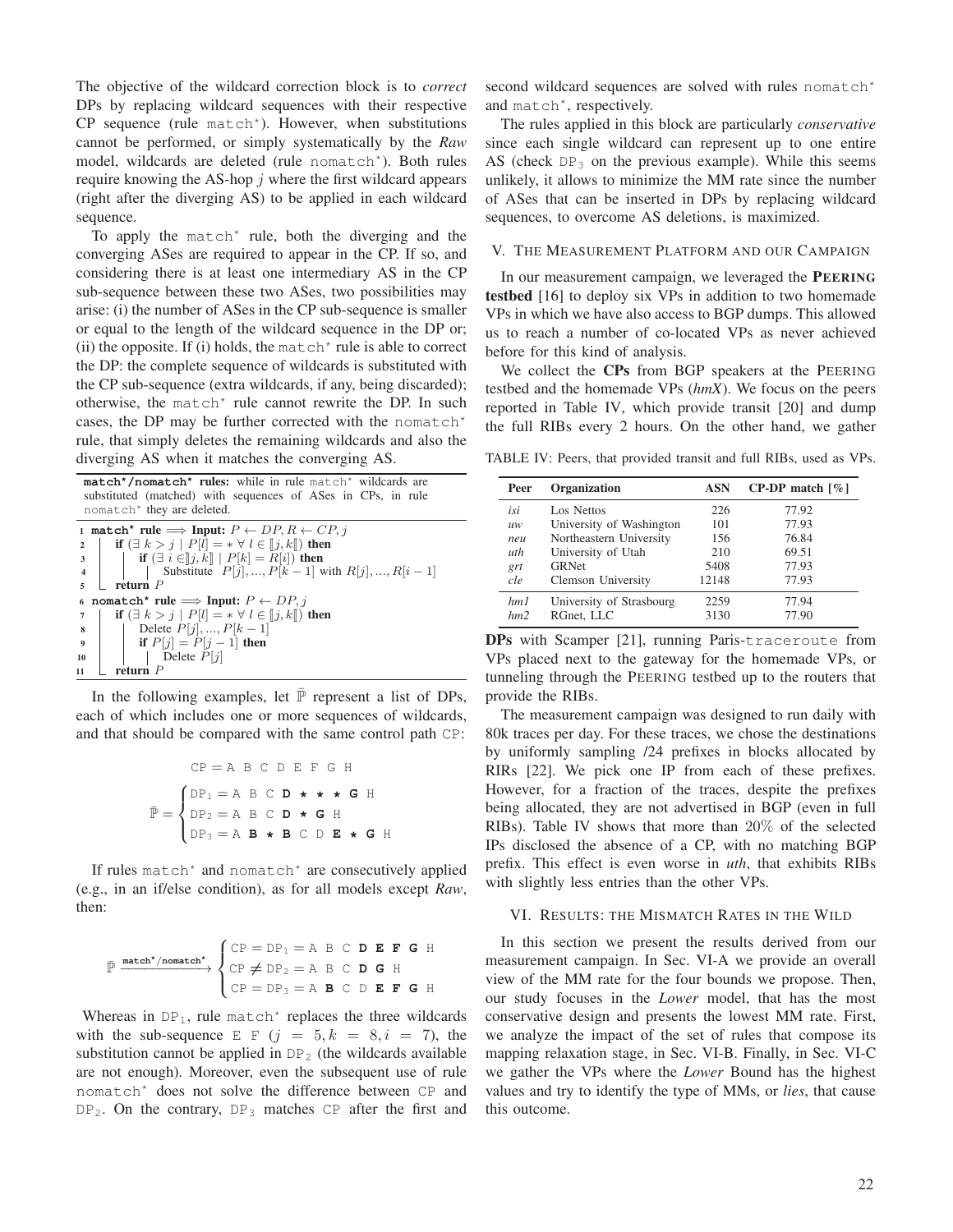

(a) MM Rate according to the model in use. *Restricted* and *Lower* bound differ in less than 5% for all VPs. The MM rate for the lower bound is more than 35% for *cle* and *hm1*, more than 7 times compared to what is seen in the remaining VPs.



(b) Ratio of matches in the *Lower* Bound that result from of extending the model of the *Upper* bound, including the mapping relaxation stage. In general, the SIB rather than the looseTPA rule proves to be more useful.

Fig. 3: Analysis for daily measurements carried between 05.10.2018 and 17.11.2018 for the VPs belonging to the Peering testbed. In the case of the homemade VPs, results are based on measurements carried out during approximately 8 months (from 18.04.2018 to 19.12.2018).

# *A. MM rates observed in the wild for all models*

The MM rate  $(\mu \pm \sigma)$  for the proposed models of our framework, as seen from the peers introduced in Table IV, is shown in Fig. 3a. The results are consistent across the VPs, i.e. the bounds from *Lower* to *Raw* always report an increasing number of MMs. Yet, *quantitatively* distinct patterns among the different peers can be observed, specially for *cle* and *hm1*.

Analyzing Fig. 3a in more detail, we note that *Restricted* and *Lower* bounds differ in less than 5% for all VPs. Moreover, their values are lower than 5% in most cases. This small difference suggests that TPAs and wildcards resulting from unresponsive hops and/or undefined mapping are either not frequently found in sequence or, when they are, the DP still matches the CP. Recalling Sec. IV-A, this result shows that the *Lower* model does not gain much from implementing looseTPA rather than strictTPA, neither from the more conservative ordering of the rules applied in the mapping relaxation stage (SIB rule after TPA rule).

On the other hand, *Raw* and *Upper* bounds also perform similarly, though the latter generally shows a MM rate just a bit lower than the former. Therefore, in most cases, wildcards resulting from unresponsive hops and/or undefined mapping can be silently discarded. The only exception is *cle*, where the difference amounts to 23% due to an AS deletion that occurs at the beginning of many DPs. Also, note that in the *Lower* and *Restricted* models, TPA rules in the mapping relaxation stage exchange inferred TPAs for wildcards, thus increasing the need of the wildcard correction step.

According to the design of the proposed framework, the *real rate of lies* observed by VP is expected to be between their respective *Lower* and *Upper* bounds. In other words, the MMs observed only through the *Upper* model are potential *false negatives* for the *Lower* model, i.e. potential lies wrongly filtered as noise. Consequently, the rate of lies may be as significant as the *Upper* bound, at worst. On the other hand, its value could be closer to the fully-conservative *Lower* bound, usually less than 5%. While this value is low, *it is not negligible: according to its conservative design, the Lower bound is expected to filter most of the noise and to capture many actual lies.*

# *B. Effect of* SIB *and* TPA *rules on the MM rate*

Our models can be grouped both in terms of design and performance: *Raw* and *Upper* on one side, and *Restricted* and *Lower* on the other. As illustrated in Fig 3a, there exists a large gap in terms of the MM rates seen for these two groups, except in  $hm2$  where all bounds are surprisingly close to each other. While *Raw* and *Upper* models just apply a wildcard correction, *Restricted* and *Lower* make extensive use of the mapping relaxation stage. We now analyze if any of the rules in this block is more effective to decrease the number of MMs, or if it is rather their combination that is required. Since each rule was designed to treat a specific limitation affecting DPs and CPs, this would also reveal if there is an outstanding kind of noise biasing severely the ground data. In particular, since the *Restricted* and *Lower* bounds perform similarly, we focus only on the *Lower* bound, and thus SIB and looseTPA rules.

The difference between red and green bars for each peer in Fig. 3a represents the amount of MMs observed via the *Upper* model and not via the *Lower* one. In other words, it is the share of cases that benefit from the mapping relaxation stage. We analyze which of these cases actually profit from applying (i) only the SIB rule, (ii) only the looseTPA rule, and (iii) both. As shown in Fig. 3b, less than 3% of the total cases across all VPs are filtered from the MMs using concurrently both SIB and looseTPA rules. Indeed, this small proportion indicates that, in general, paths do not include simultaneously AS siblings and TPAs. In addition, between 68% and 97% of the cases across all VPs (*cle* and *hm2* being the exception with less than 32% and 50%, respectively) require only using the SIB rule. Therefore, since this rule filters most MMs, we conclude that *the effect of AS siblings is the greatest interfering factor when comparing CPs and DPs*.